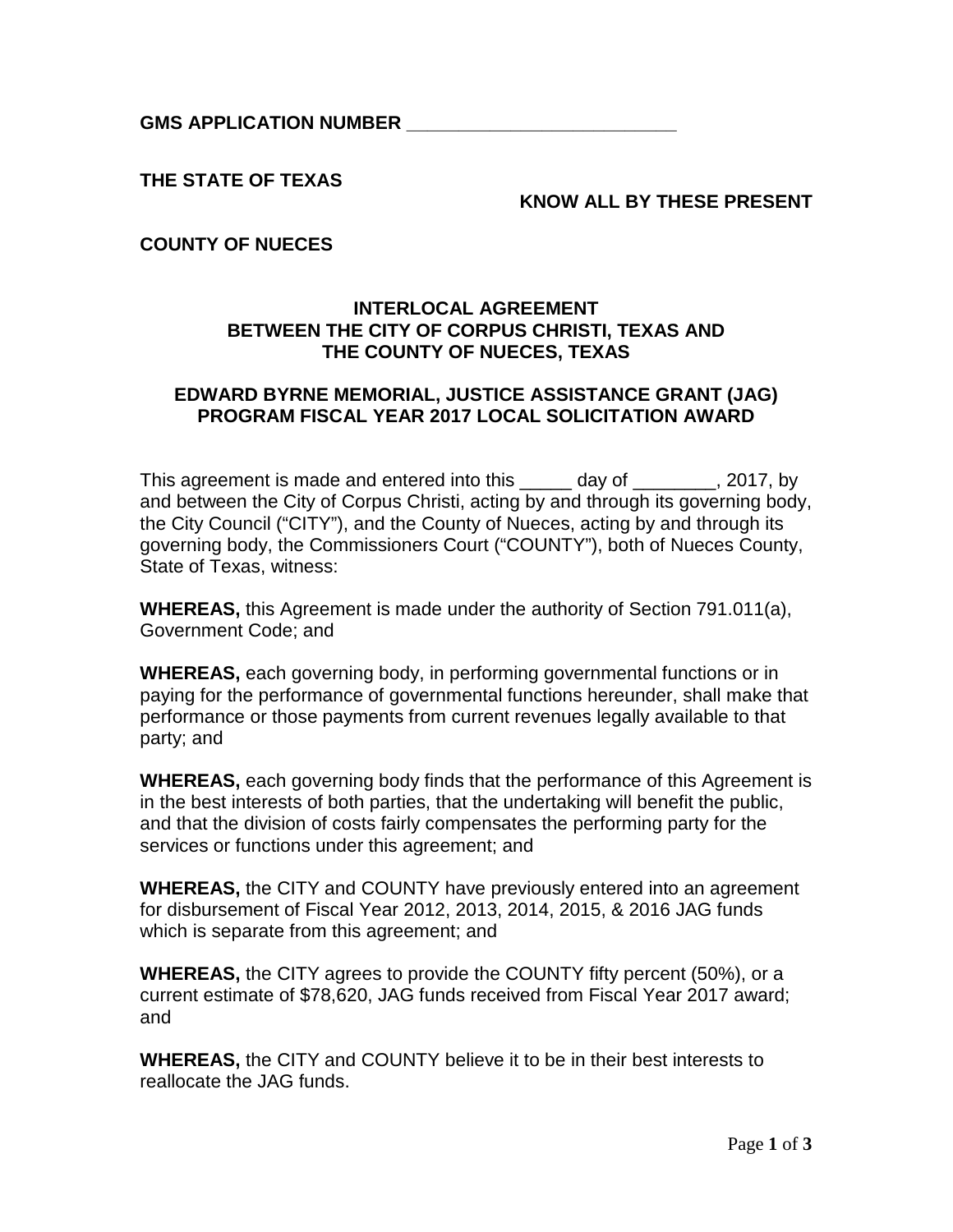**GMS APPLICATION NUMBER \_\_\_\_\_\_\_\_\_\_\_\_\_\_\_\_\_\_\_\_\_\_\_\_\_\_**

# **NOW THEREFORE, the COUNTY and CITY agree as follows:**

# **Section 1.**

CITY agrees to pay COUNTY a total of fifty percent (50%), or a current estimate of \$78,620 of the JAG funds received from this award.

## **Section 2.**

COUNTY agrees to use the fifty percent (50%), or current estimate of \$78,620, of JAG funds received from CITY under this agreement for the enhancement of law enforcement between October 1, 2016 and September 30, 2020.

## **Section 3.**

Nothing in the performance of this Agreement shall impose any liability for claims against COUNTY other than claims for which liability may be imposed by the Texas Tort Claims Act.

#### **Section 4.**

Nothing in the performance of this Agreement shall impose any liability for claims against CITY other than claims for which liability may be imposed by the Texas Tort Claims Act.

#### **Section 5.**

Each party to this Agreement will be responsible for its own actions in providing services under this Agreement and shall not be liable for any civil liability that may arise from the furnishing of the services by the other party.

#### **Section 6.**

The parties to this Agreement do not intend for any third party to obtain a right by virtue of this Agreement.

# **Section 7.**

By entering into this Agreement, the parties do not intend to create any obligations, express or implied, other than those set out herein. Further, this Agreement shall not create any rights in any party not a signatory hereto.